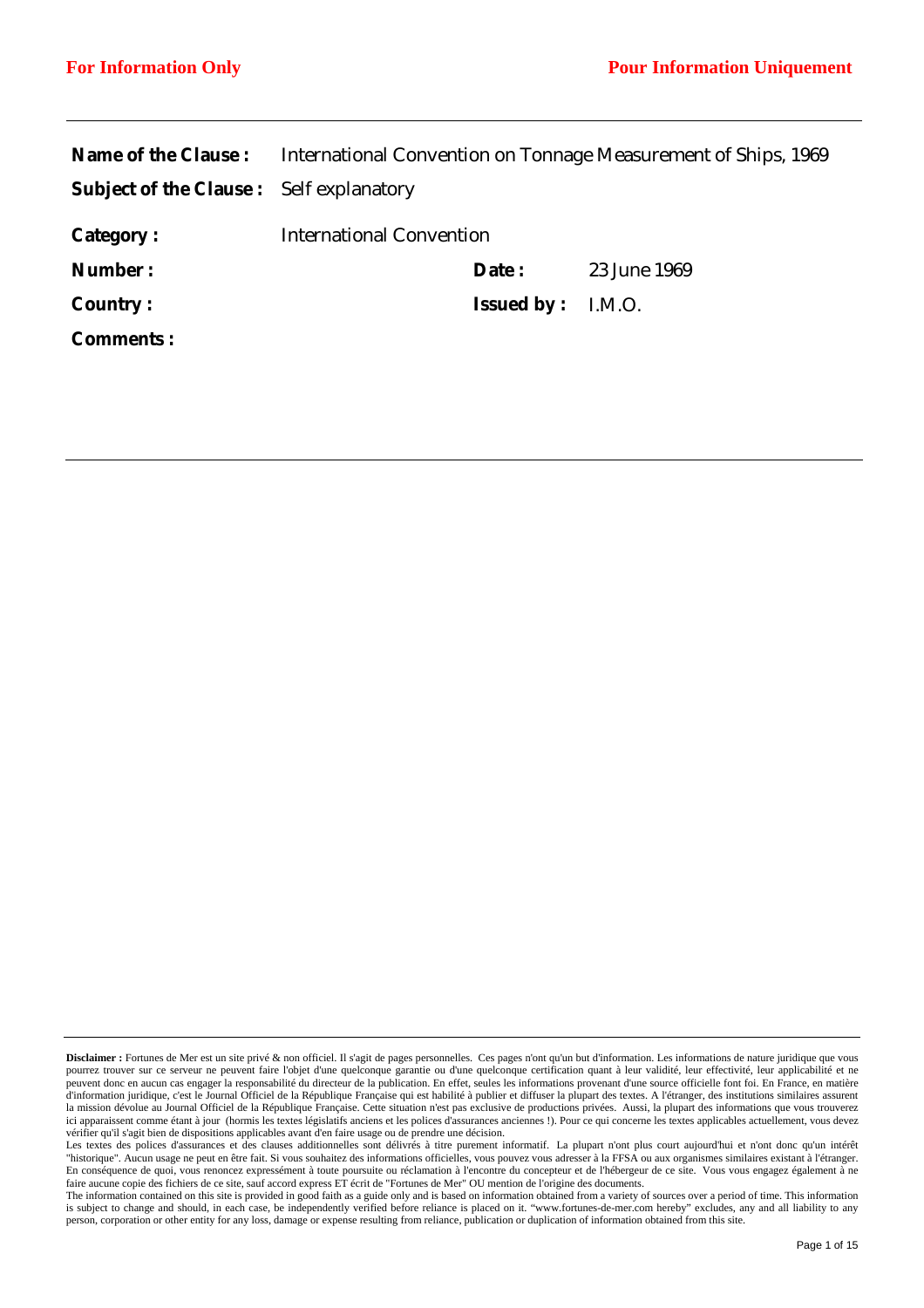## International Convention on Tonnage Measurement of Ships, 1969

## (London, 23 June 1969)

## THE CONTRACTING GOVERNMENTS,

DESIRING to establish uniform principles and rules with respect to the determination of tonnage of ships engaged on international voyages;

CONSIDERING that this end may best be achieved by the conclusion of a Convention;

HAVE AGREED as follows:

## **Article 1** *General obligation under the Convention*

The Contracting Governments undertake to give effect to the provisions of the present Convention and the Annexes hereto which shall constitute an integral part of the present Convention. Every reference to the present Convention constitutes at the same time a reference to the Annexes.

## **Article 2** *Definitions*

For the purpose of the present Convention, unless expressly provided otherwise:

(1) "Regulations" means the Regulations annexed to the present Convention;

(2) "Administration" means the Government of the State whose flag the ship is flying;

(3) "international voyage" means a sea voyage from a country to which the present Convention applies to a port outside such country, or conversely. For this purpose, every territory for the international relations of which a Contracting Government is responsible or for which the United Nations are the administering authority is regarded as a separate country;

(4) "gross tonnage" means the measure of the overall size of a ship determined in accordance with the provisions of the present Convention;

(5) "net tonnage" means the measure of the useful capacity of a ship determined in accordance with the provisions of the present Convention;

(6) "new ship" means a ship the keel of which is laid, or which is at a similar stage of construction, on or after the date of coming into force of the present Convention;

(7) "existing ship" means a ship which is not a new ship;

(8) "length" means 96 per cent of the total length on a waterline at 85 per cent of the least moulded depth measured from the top of the keel, or the length from the fore side of the stem to the axis of the rudder stock on that waterline, if that be greater. In ships designed with a rake of keel the waterline on which this length is measured shall be parallel to the designed waterline;

(9) "Organization" means the Inter-Governmental Maritime Consultative Organization.

## **Article 3** *Application*

(1) The present Convention shall apply to the following ships engaged on international voyages;

- (a) ships registered in countries the Governments of which are Contracting Governments;
- (b) ships registered in territories to which the present Convention is extended under Article 20; and
- (c) unregistered ships flying the flag of a State, the Government of which is a Contracting Government.
- (2) The present Convention shall apply to:

(a) new ships;

(b) existing ships which undergo alterations or modifications which the Administration deems to be a substantial variation in their existing gross tonnage;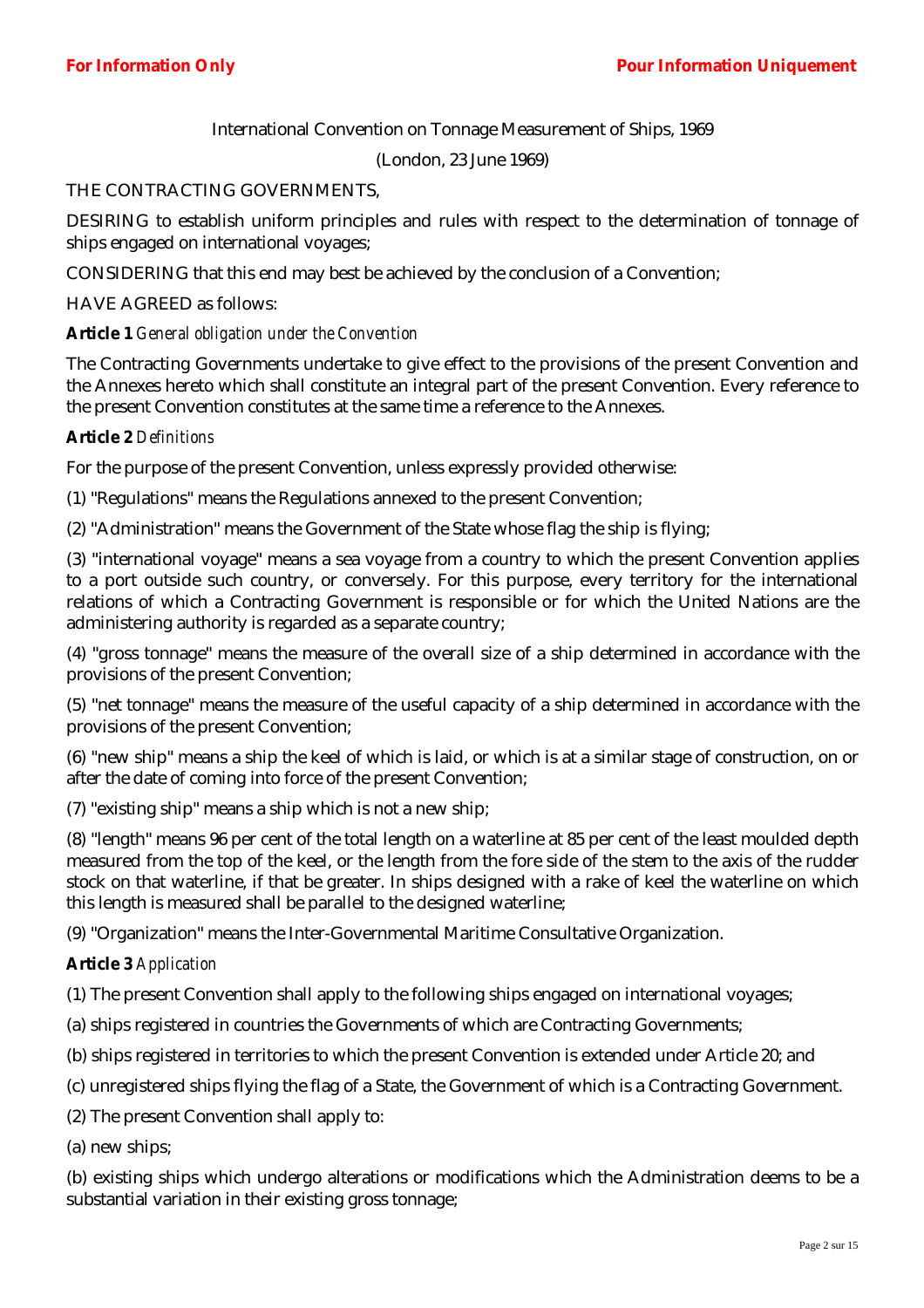(c) existing ships if the owner so requests; and

(d) all existing ships, twelve years after the date on which the Convention comes into force, except that such ships, apart from those mentioned in (b) and (c) of this paragraph, shall retain their then existing tonnages for the purpose of the application to them of relevant requirements under other existing International Conventions.

(3) Existing ships to which the present Convention has been applied in accordance with sub-paragraph (2)(c) of this Article shall not subsequently have their tonnages determined in accordance with the requirements which the Administration applied to ships on international voyages prior to the coming into force of the present Convention.

#### **Article 4** *Exceptions*

(1) The present Convention shall not apply to:

- (a) ships of war; and
- (b) ships of less than 24 metres (79 feet) in length.

(2) Nothing herein shall apply to ships solely navigating:

(a) the Great Lakes of North America and the River St. Lawrence as far east as a rhumb line drawn from Cap des Rosiers to West Point, Anticosti Island, and, on the north side of Anticosti Island, the meridian of longitude 63W;

(b) the Caspian Sea; or

(c) the Plate, Parana and Uruguay Rivers as far east as a rhumb line drawn between Punta Rasa (Cabo San Antonio), Argentina, and Punta del Este, Uruguay.

#### **Article 5** *Force majeure*

(1) A ship which is not subject to the provisions of the present Convention at the time of its departure on any voyage shall not become subject to such provisions on account of any deviation from its intended voyage due to stress of weather or any other cause of force majeure.

(2) In applying the provisions of the present Convention, the Contracting Governments shall give due consideration to any deviation or delay caused to any ship owing to stress of weather or any other cause of force majeure.

#### **Article 6** *Determination of tonnages*

The determination of gross and net tonnages shall be carried out by the Administration which may, however, entrust such determination either to persons or organizations recognized by it. In every case the Administration concerned shall accept full responsibility for the determination of gross and net tonnages.

#### **Article 7** *Issue of certificate*

(1) An International Tonnage Certificate (1969) shall be issued to every ship, the gross and net tonnages of which have been determined in accordance with the present Convention.

(2) Such certificate shall be issued by the Administration or by any person or organization duly authorized by it. In every case, the Administration shall assume full responsibility for the certificate.

#### **Article 8** *Issue of certificate by another government*

(1) A Contracting Government may, at the request of another Contracting Government, determine the gross and net tonnages of a ship and issue or authorize the issue of an International Tonnage Certificate (1969) to the ship in accordance with the present Convention.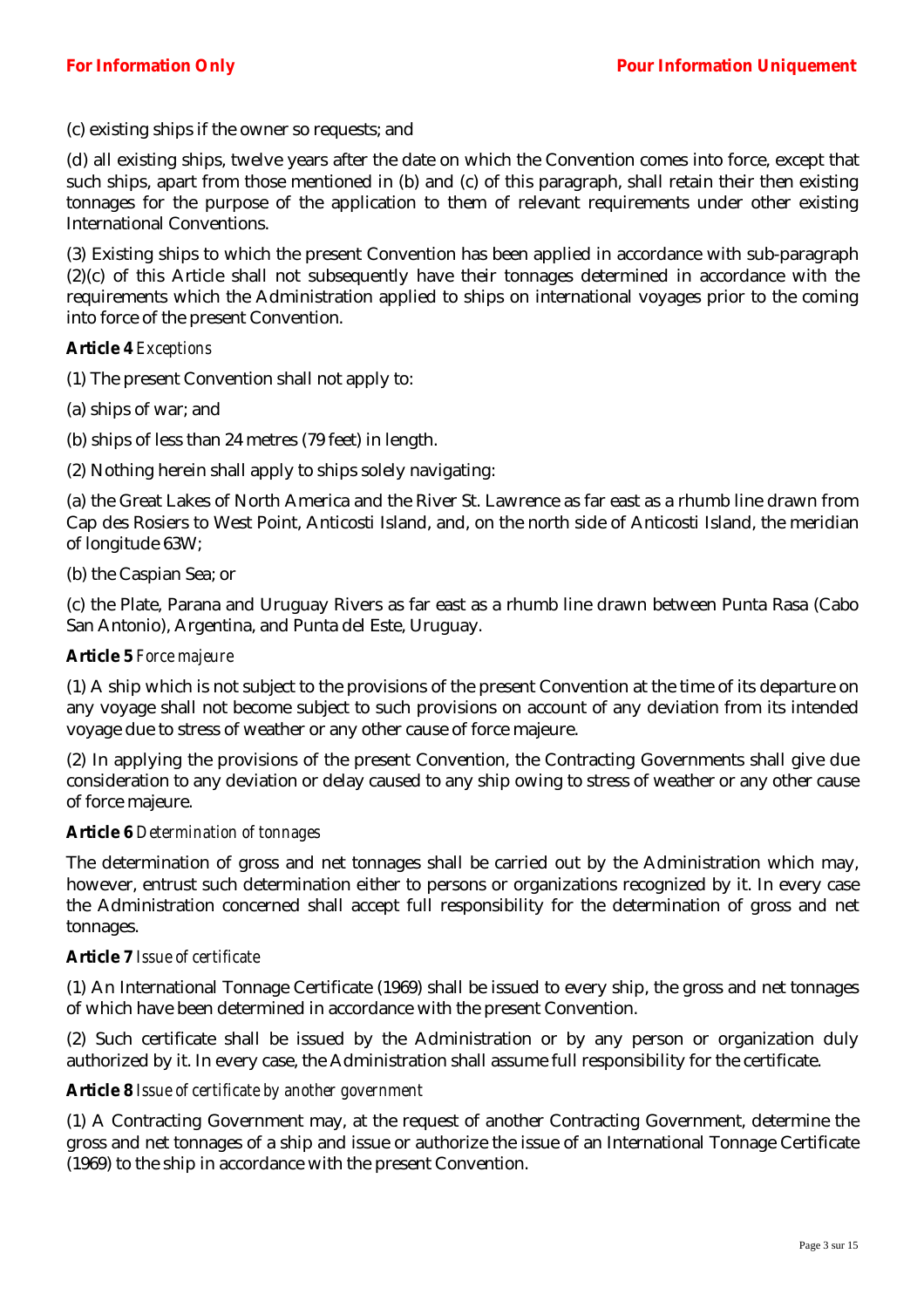(2) A copy of the certificate and a copy of the calculations of the tonnages shall be transmitted as early as possible to the requesting Government.

(3) A certificate so issued shall contain a statement to the effect that it has been issued at the request of the Government of the State whose flag the ship is or will be flying and it shall have the same validity and receive the same recognition as a certificate issued under Article 7.

(4) No International Tonnage Certificate (1969) shall be issued to a ship which is flying the flag of a State the Government of which is not a Contracting Government.

## **Article 9** *Form of certificate*

(1) The certificate shall be drawn up in the official language or languages of the issuing country. If the language used is neither English nor French, the text shall include a translation into one of these languages.

(2) The form of the certificate shall correspond to that of the model given in Annex II.

## **Article 10** *Cancellation of certificate*

(1) Subject to any exceptions provided in the Regulations, an International Tonnage Certificate (1969) shall cease to be valid and shall be cancelled by the Administration if alterations have taken place in the arrangement, construction, capacity, use of spaces, total number of passengers the ship is permitted to carry as indicated in the ship's passenger certificate, assigned load line or permitted draught of the ship, such as would necessitate an increase in gross tonnage or net tonnage.

(2) A certificate issued to a ship by an Administration shall cease to be valid upon transfer of such a ship to the flag of another State, except as provided in paragraph (3) of this Article.

(3) Upon transfer of a ship to the flag of another State the Government of which is a Contracting Government, the International Tonnage Certificate (1969) shall remain in force for a period not exceeding three months, or until the Administration issues another International Tonnage Certificate (1969) to replace it, whichever is the earlier. The Contracting Government of the State whose flag the ship was flying hitherto shall transmit to the Administration as soon as possible after the transfer takes place a copy of the certificate carried by the ship at the time of transfer and a copy of the relevant tonnage calculations.

## **Article 11** *Acceptance of certificate*

The certificate issued under the authority of a Contracting Government in accordance with the present Convention shall be accepted by the other Contracting Governments and regarded for all purposes covered by the present Convention as having the same validity as certificates issued by them.

#### **Article 12** *Inspection*

(1) A ship flying the flag of a State the Government of which is a Contracting Government shall be subject, when in the ports of other Contracting Governments, to inspection by officers duly authorized by such Governments. Such inspection shall be limited to the purpose of verifying:

(a) that the ship is provided with a valid International Tonnage Certificate (1969); and

(b) that the main characteristics of the ship correspond to the data given in the certificate.

(2) In no case shall the exercise of such inspection cause any delay to the ship.

(3) Should the inspection reveal that the main characteristics of the ship differ from those entered on the International Tonnage Certificate (1969) so as to lead to an increase in the gross tonnage or the net tonnage, the Government of the State whose flag the ship is flying shall be informed without delay.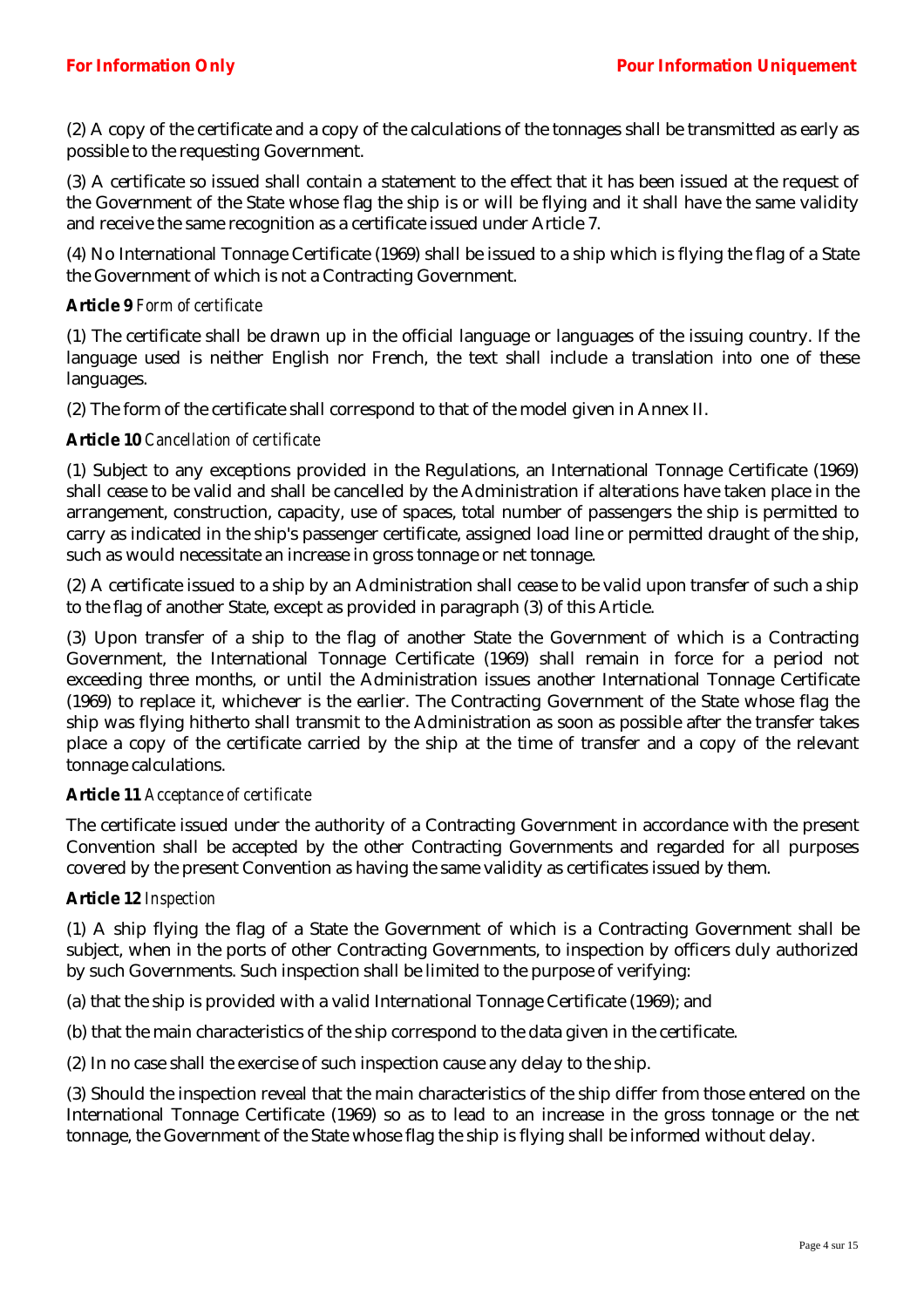## **Article 13** *Privileges*

The privileges of the present Convention may not be claimed in favour of any ship unless it holds a valid certificate under the Convention.

#### **Article 14** *Prior treaties, conventions and arrangements*

(1) All other treaties, conventions and arrangements relating to tonnage matters at present in force between Governments Parties to the present Convention shall continue to have full and complete effect during the terms thereof as regards:

(a) ships to which the present Convention does not apply; and

(b) ships to which the present Convention applies, in respect of matters for which it has not expressly provided.

(2) To the extent, however, that such treaties, conventions or arrangements conflict with the provisions of the present Convention, the provisions of the present Convention shall prevail.

#### **Article 15** *Communication of information*

The Contracting Governments undertake to communicate to and deposit with the Organization:

(a) a sufficient number of specimens of their certificates issued under the provisions of the present Convention for circulation to the Contracting Governments;

(b) the text of the laws, orders, decrees, regulations and other instruments which shall have been promulgated on the various matters within the scope of the present Convention; and

(c) a list of non-governmental agencies which are authorized to act in their behalf in matters relating to tonnages for circulation to the Contracting Governments.

#### **Article 16** *Signature, acceptance and accession*

(1) The present Convention shall remain open for signature for six months from 23 June 1969, and shall thereafter remain open for accession. Governments of States Members of the United Nations, or of any of the Specialized Agencies, or of the International Atomic Energy Agency, or parties to the Statute of the International Court of Justice may become Parties to the Convention by:

(a) signature without reservation as to acceptance;

- (b) signature subject to acceptance followed by acceptance; or
- (c) accession.

(2) Acceptance or accession shall be effected by the deposit of an instrument of acceptance or accession with the Organization. The Organization shall inform all Governments which have signed the present Convention or acceded to it of each new acceptance or accession and of the date of its deposit. The Organization shall also inform all Governments which have already signed the Convention of any signature effected during the six months from 23 June 1969.

#### **Article 17** *Coming into force*

(1) The present Convention shall come into force twenty-four months after the date on which not less than twenty-five Governments of States the combined merchant fleets of which constitute not less than sixty-five per cent of the gross tonnage of the world's merchant shipping have signed without reservation as to acceptance or deposited instruments of acceptance or accession in accordance with Article 16. The Organization shall inform all Governments which have signed or acceded to the present Convention of the date on which it comes into force

(2) For Governments which have deposited an instrument of acceptance of or accession to the present Convention during the twenty-four months mentioned in paragraph (1) of this Article, the acceptance or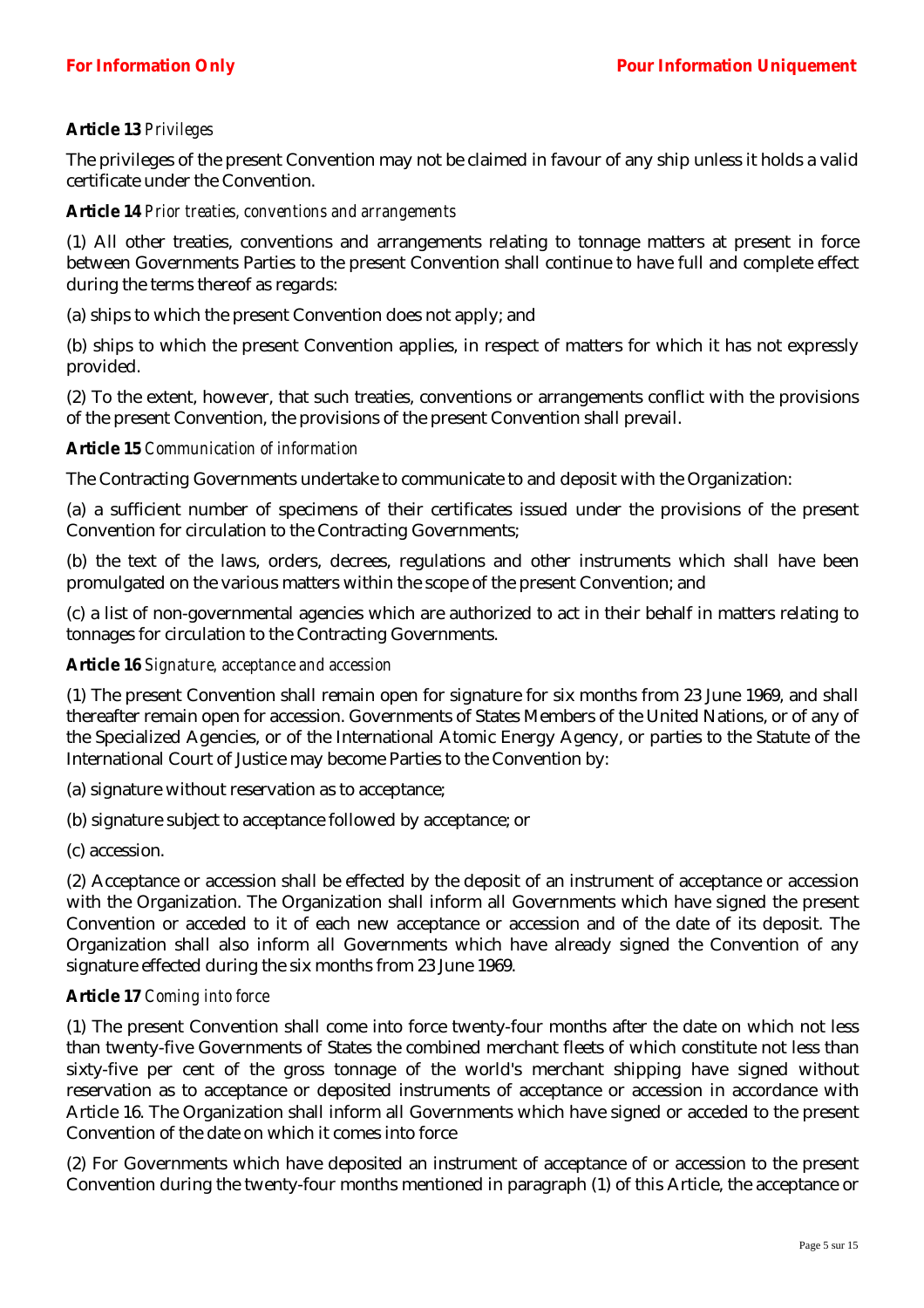accession shall take effect on the coming into force of the present Convention or three months after the date of deposit of the instrument of acceptance or accession, whichever is the later date.

(3) For Governments which have deposited an instrument of acceptance of or accession to the present Convention after the date on which it comes into force, the Convention shall come into force three months after the date of the deposit of such instrument.

(4) After the date on which all measures required to bring an amendment to the present Convention into force have been completed, or all necessary acceptances are deemed to have been given under subparagraph (b) of paragraph (2) of Article 18 in case of amendment by unanimous acceptance, any instrument of acceptance or accession deposited shall be deemed to apply to the Convention as amended.

#### **Article 18** *Amendments*

(1) The present Convention may be amended upon the proposal of a Contracting Government by any of the procedures specified in this Article.

(2) Amendment by unanimous acceptance:

(a) Upon the request of a Contracting Government, any amendment proposed by it to the present Convention shall be communicated by the Organization to all Contracting Governments for consideration with a view to unanimous acceptance.

(b) Any such amendment shall enter into force twelve months after the date of its acceptance by all Contracting Governments unless an earlier date is agreed upon. A Contracting Government which does not communicate its acceptance or rejection of the amendment to the Organization within twenty-four months of its first communication by the latter shall be deemed to have accepted the amendment.

(3) Amendment after consideration in the Organization:

(a) Upon the request of a Contracting Government, any amendment proposed by it to the present Convention will be considered in the Organization. If adopted by a majority of two-thirds of those present and voting in the Maritime Safety Committee of the Organization, such amendment shall be communicated to all Members of the Organization and all Contracting Governments at least six months prior to its consideration by the Assembly of the Organization.

(b) If adopted by a two-thirds majority of those present and voting in the Assembly, the amendment shall be communicated by the Organization to all Contracting Governments for their acceptance.

(c) Such amendment shall come into force twelve months after the date on which it is accepted by twothirds of the Contracting Governments. The amendment shall come into force with respect to all Contracting Governments except those which, before it comes into force, make a declaration that they do not accept the amendment.

(d) The Assembly, by a two-thirds majority of those present and voting, including two-thirds of the Governments represented on the Maritime Safety Committee and present and voting in the Assembly, may propose a determination at the time of its adoption that an amendment is of such an important nature that any Contracting Government which makes a declaration under sub-paragraph (c) of this paragraph and which does not accept the amendment within a period of twelve months after it comes into force, shall cease to be a party to the present Convention upon the expiry of that period. This determination shall be subject to the prior acceptance of two-thirds of the Contracting Governments.

(e) Nothing in this paragraph shall prevent the Contracting Government which first proposed action under this paragraph on an amendment to the present Convention from taking at any time such alternative action as it deems desirable in accordance with paragraphs (2) or (4) of this Article.

(4) Amendment by a conference: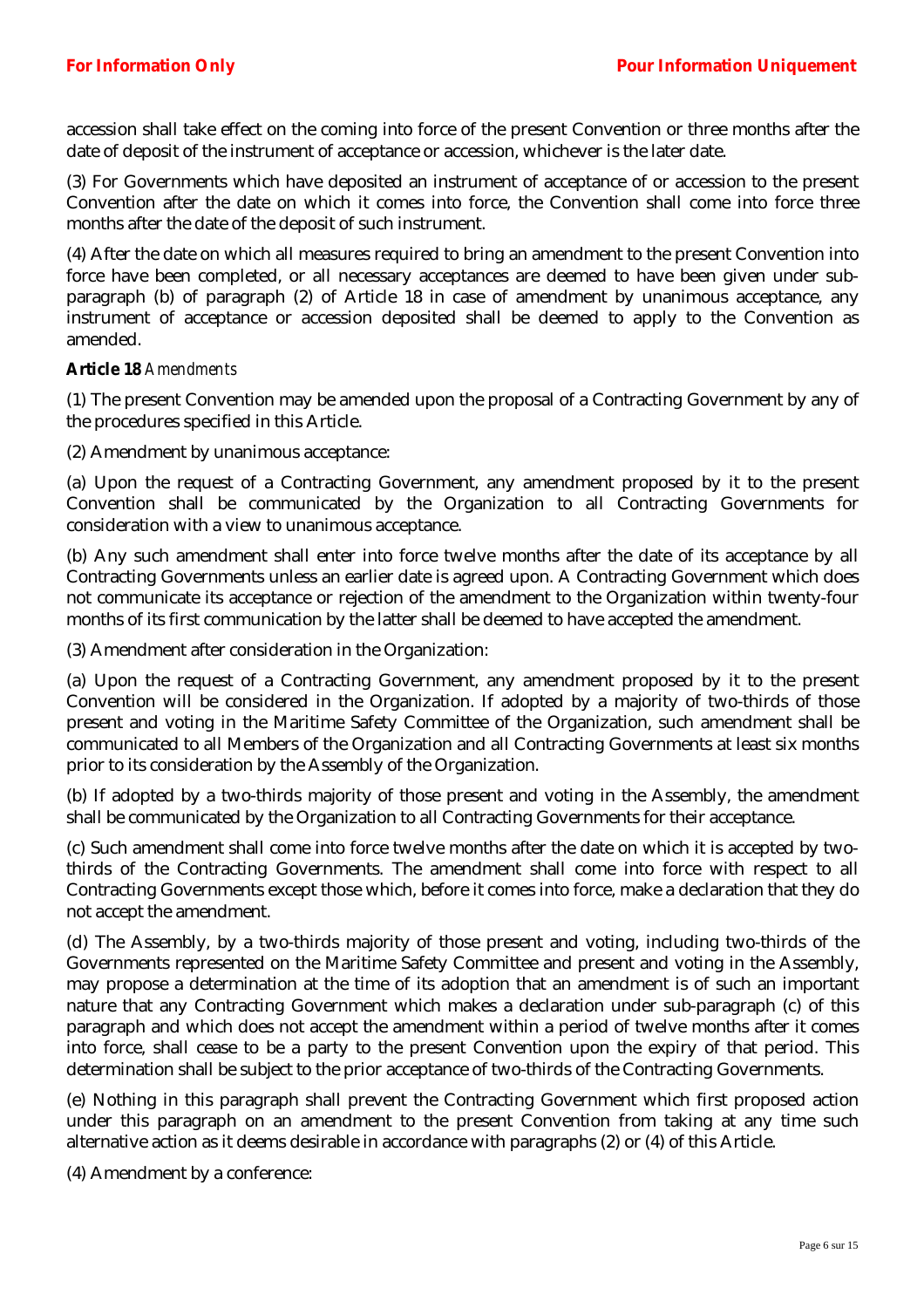(a) Upon the request of a Contracting Government, concurred in by at least one-third of the Contracting Governments, a conference of Governments will be convened by the Organization to consider amendments to the present Convention.

(b) Every amendment adopted by such a conference by a two-thirds majority of those present and voting of the Contracting Governments shall be communicated by the Organization to all Contracting Governments for their acceptance.

(c) Such amendment shall come into force twelve months after the date on which it is accepted by twothirds of the Contracting Governments. The amendment shall come into force with respect to all Contracting Governments except those which, before it comes into force, make a declaration that they do not accept the amendment.

(d) By a two-thirds majority of those present and voting, a conference convened under sub-paragraph (a) of this paragraph may determine at the time of its adoption that an amendment is of such an important nature that any Contracting Government which makes a declaration under sub-paragraph (c) of this paragraph, and which does not accept the amendment within a period of twelve months after it comes into force, shall cease to be a Party to the present Convention upon the expiry of that period.

(5) The Organization shall inform all Contracting Governments of any amendments which may come into force under this Article, together with the date on which each such amendment will come into force.

(6) Any acceptance or declaration under this Article shall be made by the deposit of an instrument with the Organization which shall notify all Contracting Governments of the receipt of the acceptance or declaration.

#### **Article 19** *Denunciation*

(1) The present Convention may be denounced by any Contracting Government at any time after the expiry of five years from the date on which the Convention comes into force for that Government.

(2) Denunciation shall be effected by the deposit of an instrument with the Organization which shall inform all the other Contracting Governments of any such denunciation received and of the date of its receipt.

(3) A denunciation shall take effect one year, or such longer period as may be specified in the instrument of denunciation, after its receipt by the Organization.

#### **Article 20** *Territories*

(1) (a) The United Nations, in cases where they are the administering authority for a territory, or any Contracting Government responsible for the international relations of a territory, shall as soon as possible consult with such territory or take such measures as may be appropriate in an endeavour to extend the present Convention to that territory and may at any time by notification in writing to the Organization declare that the present Convention shall extend to such territory.

(b) The present Convention shall, from the date of receipt of the notification or from such other date as may be specified in the notification, extend to the territory named therein.

(2) (a) The United Nations, or any Contracting Government which has made a declaration under subparagraph (a) of paragraph (1) of this Article at any time after the expiry of a period of five years from the date on which the Convention has been so extended to any territory, may by notification in writing to the Organization declare that the present Convention shall cease to extend to any such territory named in the notification.

(b) The present Convention shall cease to extend to any territory mentioned in such notification one year, or such longer period as may be specified therein, after the date of receipt of the notification by the Organization.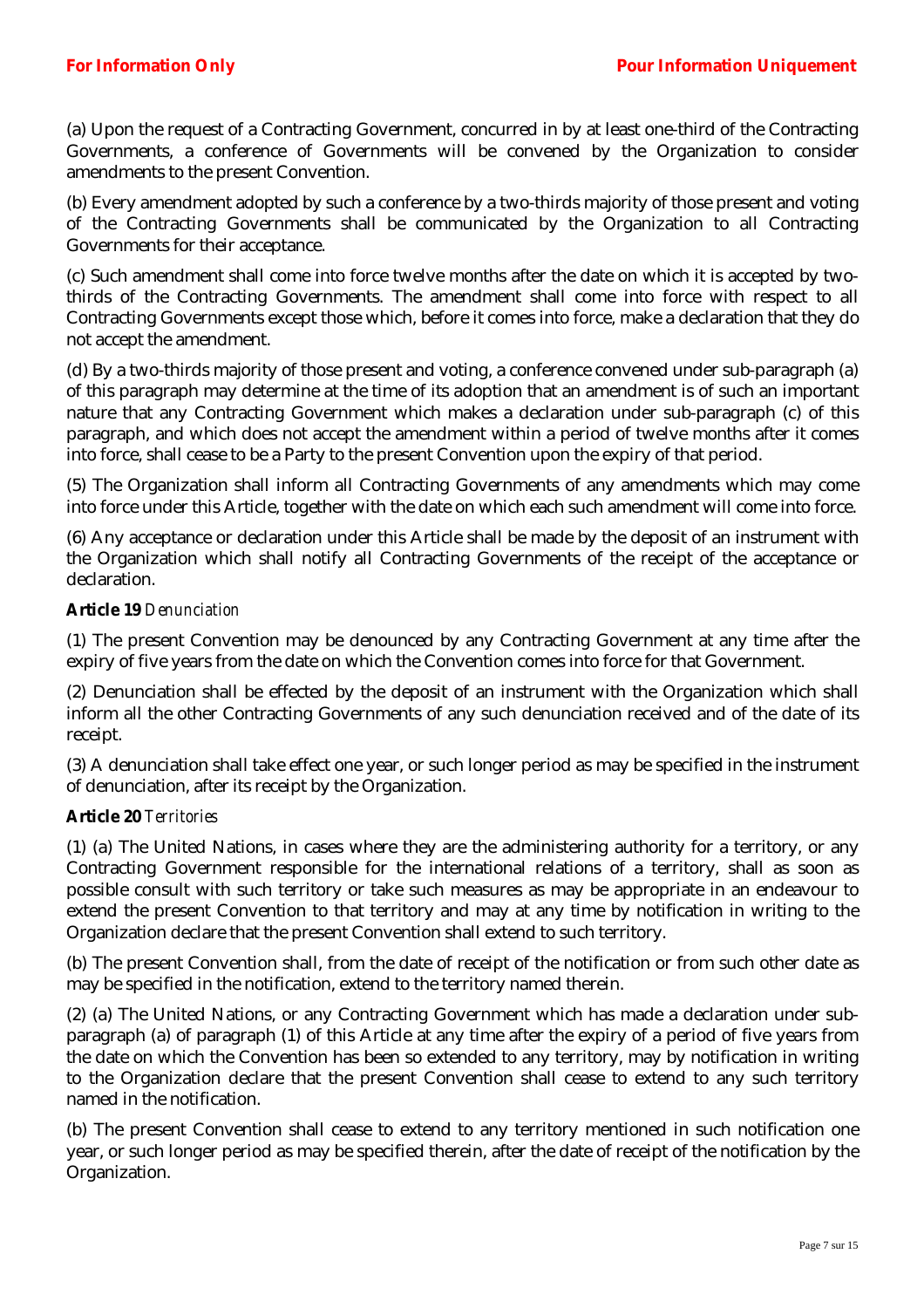(3) The Organization shall inform all the Contracting Governments of the extension of the present Convention to all territories under paragraph (1) of this Article, and of the termination of any such extension under the provisions of paragraph (2) stating in each case the date from which the present Convention has been or will cease to be so extended.

## **Article 21** *Deposit and registration*

(1) The present Convention shall be deposited with the Organization and the Secretary-General of the Organization shall transmit certified true copies thereof to all Signatory Governments and to all Governments which accede to the present Convention.

(2) As soon as the present Convention comes into force, the text shall be transmitted by the Secretary-General of the Organization to the Secretariat of the United Nations for registration and publication, in accordance with Article 102 of the Charter of the United Nations.

## **Article 22** *Languages*

The present Convention is established in a single copy in the English and French languages, both texts being equally authentic. Official translations in the Russian and Spanish languages shall be prepared and deposited with the signed original.

IN WITNESS WHEREOF the undersigned being duly authorized by their respective Governments for that purpose have signed the present Convention.

DONE at London this twenty-third day of June 1969.

#### **ANNEX 1**

## *REGULATIONS FOR DETERMINING GROSS AND NET TONNAGES OF SHIPS*

#### **Regulation 1** *General*

(1) The tonnage of a ship shall consist of gross tonnage and net tonnage.

(2) The gross tonnage and the net tonnage shall be determined in accordance with the provisions of these Regulations.

(3) The gross tonnage and the net tonnage of novel types of craft whose constructional features are such as to render the application of the provisions of these Regulations unreasonable or impracticable shall be as determined by the Administration. Where the tonnage is so determined, the Administration shall communicate to the Organization details of the method used for that purpose, for circulation to the Contracting Governments for their information.

**Regulation 2** *Definition of terms used in the Annexes*

(1) Upper Deck

The upper deck is the uppermost complete deck exposed to weather and sea, which has permanent means of weathertight closing of all openings in the weather part thereof, and below which all openings in the sides of the ship are fitted with permanent means of watertight closing. In a ship having a stepped upper deck, the lowest line of the exposed deck and the continuation of that line parallel to the upper part of the deck is taken as the upper deck.

#### (2) Moulded Depth

(a) The moulded depth is the vertical distance measured from the top of the keel to the underside of the upper deck at side. In wood and composite ships the distance is measured from the lower edge of the keel rabbet. Where the form at the lower part of the midship section is of a hollow character, or where thick garboards are fitted, the distance is measured from the point where the line of the flat of the bottom continued inwards cuts the side of the keel.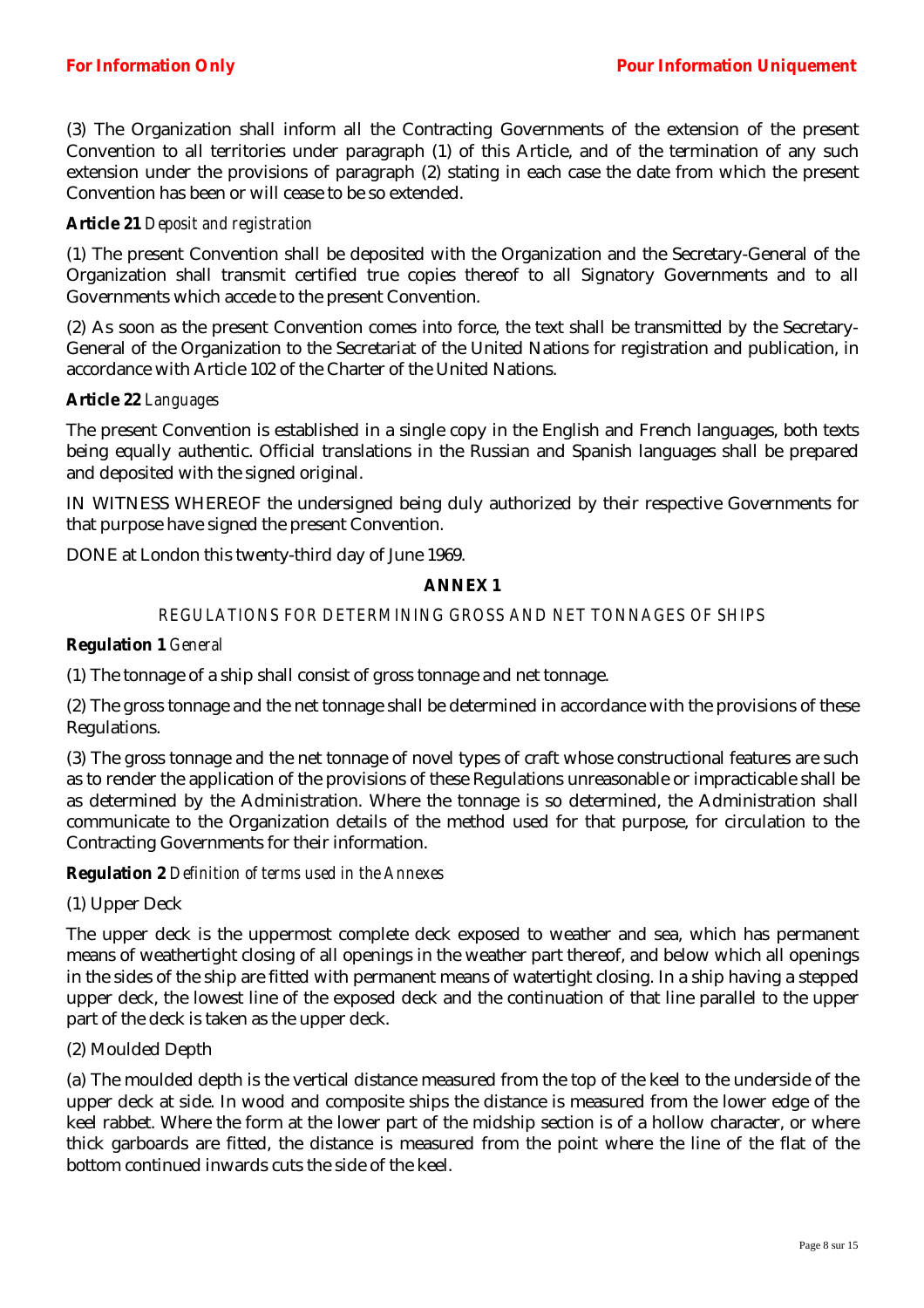(b) In ships having rounded gunwales, the moulded depth shall be measured to the point of intersection of the moulded lines of the deck and side shell plating, the lines extending as though the gunwales were of angular design.

(c) Where the upper deck is stepped and the raised part of the deck extends over the point at which the moulded depth is to be determined, the moulded depth shall be measured to a line of reference extending from the lower part of the deck along a line parallel with the raised part.

#### (3) Breadth

The breadth is the maximum breadth of the ship, measured amidships to the moulded line of the frame in a ship with a metal shell and to the outer surface of the hull in a ship with a shell of any other material.

#### (4) Enclosed spaces

Enclosed spaces are all those spaces which are bounded by the ship's hull, by fixed or portable partitions or bulkheads, by decks or coverings other than permanent or movable awnings. No break in a deck, nor any opening in the ship's hull, in a deck or in a covering of a space, or in the partitions or bulkheads of a space, nor the absence of a partition or bulkhead, shall preclude a space from being included in the enclosed space.

## (5) Excluded Spaces

Notwithstanding the provisions of paragraph (4) of this Regulation, the spaces referred to in subparagraphs (a) to (e) inclusive of this paragraph shall be called excluded spaces and shall not be included in the volume of enclosed spaces, except that any such space which fulfils at least one of the following three conditions shall be treated as an enclosed space:

- the space is fitted with shelves or other means for securing cargo or stores;

- the openings are fitted with any means of closure;

- the construction provides any possibility of such openings being closed:

(a) (i) A space within an erection opposite an end opening extending from deck to deck except for a curtain plate of a depth not exceeding by more than 25 millimetres (one inch) the depth of the adjoining deck beams, such opening having a breadth equal to or greater than 90 per cent of the breadth of the deck at the line of the opening of the space. This provision shall be applied so as to exclude from the enclosed spaces only the space between the actual end opening and a line drawn parallel to the line or face of the opening at a distance from the opening equal to one half of the width of the deck at the line of the opening (Figure 1 in Appendix 1).

(a) (ii) Should the width of the space because of any arrangement except by convergence of the outside plating, become less than 90 per cent of the breadth of the deck, only the space between the line of the opening and a parallel line drawn through the point where the athwart ships width of the space becomes equal to, or less than, 90 per cent of the breadth of the deck shall be excluded from the volume of enclosed spaces (Figures 2, 3 and 4 in Appendix 1).

(a) (iii) Where an interval which is completely open except for bulwarks or open rails separates any two spaces, the exclusion of one or both of which is permitted under sub-paragraphs (a)(i) and/or (a)(ii), such exclusion shall not apply if the separation between the two spaces is less than the least half breadth of the deck in way of the separation (Figures 5 and 6 in Appendix 1).

(b) A space under an overhead deck covering open to the sea and weather, having no other connexion on the exposed sides with the body of the ship than the stanchions necessary for its support. In such a space, open rails or a bulwark and curtain plate may be fitted or stanchions fitted at the ship's side, provided that the distance between the top of the rails or the bulwark and the curtain plate is not less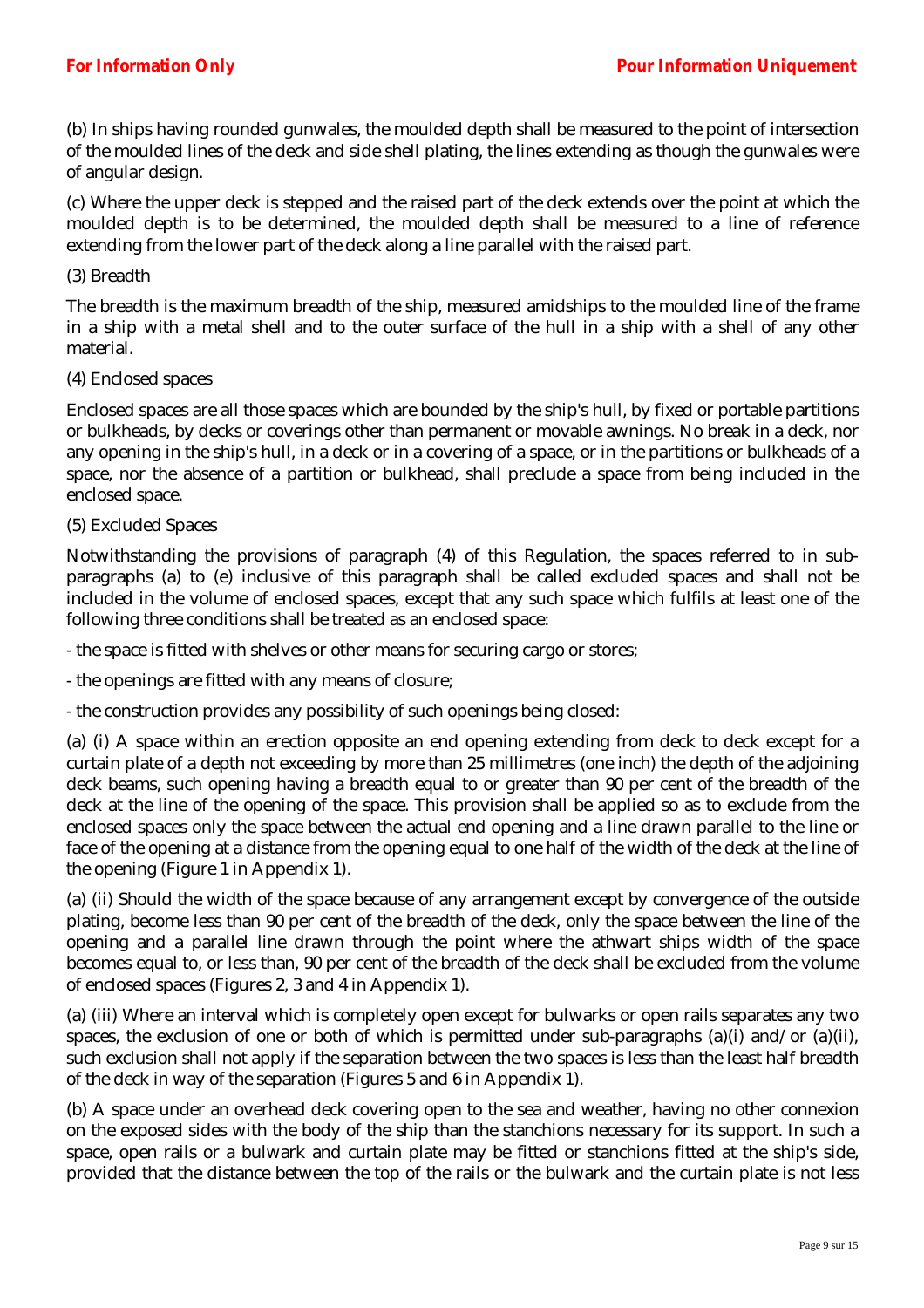than 0.75 metres (2.5 feet) or one-third of the height of the space, whichever is the greater (Figure 7 in Appendix 1).

(c) A space in a side-to-side erection directly in way of opposite side openings not less in height than 0.75 metres (2.5 feet) or one-third of the height of the erection, whichever is the greater. If the opening in such an erection is provided on one side only, the space to be excluded from the volume of enclosed spaces shall be limited inboard from the opening to a maximum of one-half of the breadth of the deck in way of the opening (Figure 8 in Appendix 1).

(d) A space in erection immediately below an uncovered opening in the deck overhead, provided that such an opening is exposed to the weather and the space excluded from enclosed spaces is limited to the area of the opening (Figure 9 in Appendix 1).

(e) A recess in the boundary bulkhead of an erection which is exposed to the weather and the opening of which extends from deck to deck without means of closing, provided that the interior width is not greater than the width at the entrance and its extension into the erection is not greater than twice the width of its entrance (Figure 10 in Appendix 1).

(6) Passenger

A passenger is every person other than:

(a) the master and the members of the crew or other persons employed or engaged in any capacity on board a ship on the business of that ship; and

(b) a child under one year of age.

(7) Cargo Spaces

Cargo spaces to be included in the computation of net tonnage are enclosed spaces appropriated for the transport of cargo which is to be discharged from the ship, provided that such spaces have been included in the computation of gross tonnage. Such cargo spaces shall be certified by permanent marking with the letters CC (cargo compartment) to be so positioned that they are readily visible and not to be less than 100 millimetres (4 inches) in height.

(8) Weathertight

Weathertight means that in any sea conditions water will not penetrate into the ship.

**Regulation 3** *Gross tonnage*

The gross tonnage (GT) of a ship shall be determined by the following formula:

 $GT = K1V$ 

where:  $V = Total volume of all enclosed spaces of the ship in cubic metres,$ 

 $K1 = 0.2 + 0.02\log 10V$  (or as tabulated in Appendix 2).

**Regulation 4** *Net Tonnage*

(1) The net tonnage (NT) of a ship shall be determined by the following formula:

 $NT = K2Vc 4d2 + K3 (N1 + N2),$ 

3D 10

in which formula:

(a) the factor 4d2 shall not be taken as greater than unity;

3D

(b) the term K2Vc 4d2 shall not be taken as less than 0.25 GT; and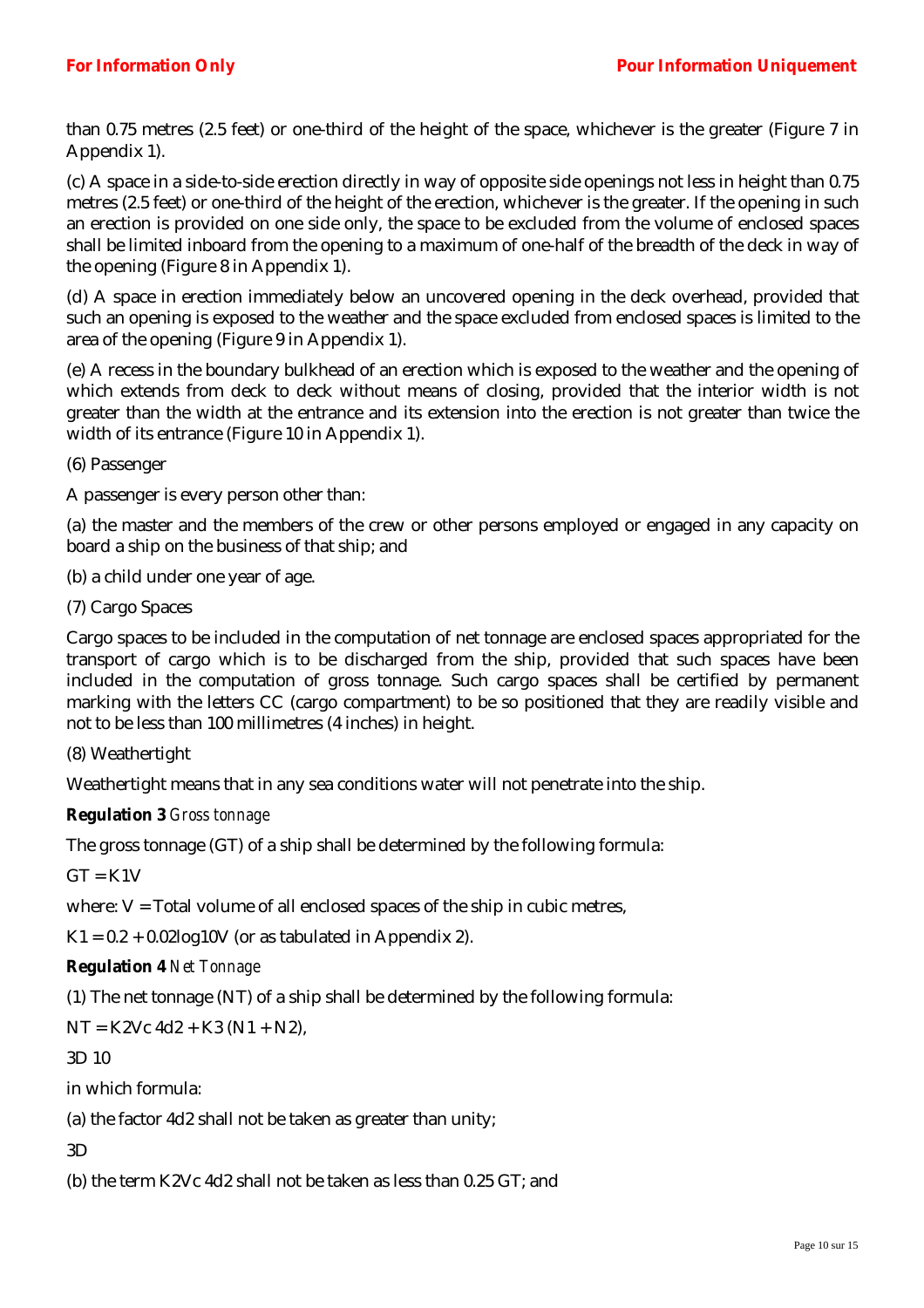#### 3D

(c) NT shall not be taken as less than 0.30 GT, and in which:

Vc = total volume of cargo spaces in cubic metres,

 $K2 = 0.2 + 0.02$  log10Vc (or as tabulated in Appendix 2),

 $K3 = 1.25$  (GT + 10,000)/10,000

 $D =$  moulded depth amidships in metres as defined in Regulation 2(2),

d = moulded draught amidships in metres as defined in paragraph (2) of this Regulation,

N1 = number of passengers in cabins with not more than 8 berths,

N2 = number of other passengers,

 $N1 + N2$  = total number of passengers the ship is permitted to carry as indicated in the ship's passenger certificate; when  $N1 + N2$  is less than 13, N1 and N2 shall be taken as zero,

GT = gross tonnage of the ship as determined in accordance with the provisions of Regulation 3.

(2) The moulded draught (d) referred to in paragraph (1) of this Regulation shall be one of the following draughts:

(a) for ships to which the International Convention on Load Lines in force applies, the draught corresponding to the Summer Load Line (other than timber load lines) assigned in accordance with that Convention;

(b) for passenger ships, the draught corresponding to the deepest subdivision load line assigned in accordance with the International Convention for the Safety of Life at Sea in force or other international agreement where applicable;

(c) for ships to which the International Convention on Load Lines does not apply but which have been assigned a load line in compliance with national requirements, the draught corresponding to the summer load line so assigned;

(d) for ships to which no load line has been assigned but the draught of which is restricted in compliance with national requirements, the maximum permitted draught;

(e) for other ships, 75 per cent of the moulded depth amidships as defined in Regulation 2(2).

## **Regulation 5** *Change of net tonnage*

(1) When the characteristics of a ship, such as V, Vc, d, N1 or N2 as defined in Regulations 3 and 4, are altered and where such an alteration results in an increase in its net tonnage as determined in accordance with the provisions of Regulation 4, the net tonnage of the ship corresponding to the new characteristics shall be determined and shall be applied without delay.

(2) A ship to which load lines referred to in sub-paragraphs (2)(a) and (2)(b) of Regulation 4 are concurrently assigned shall be given only one net tonnage as determined in accordance with the provisions of Regulation 4 and that tonnage shall be the tonnage applicable to the appropriate assigned load line for the trade in which the ship is engaged.

(3) When the characteristics of a ship such as V, Vc, d, N1 or N2 as defined in Regulations 3 and 4 are altered or when the appropriate assigned load line referred to in paragraph (2) of this Regulation is altered due to the change of the trade in which the ship is engaged, and where such an alteration results in a decrease in its net tonnage as determined in accordance with the provisions of Regulation 4, a new International Tonnage Certificate (1969) incorporating the net tonnage so determined shall not be issued until twelve months have elapsed from the date on which the current Certificate was issued; provided that this requirement shall not apply: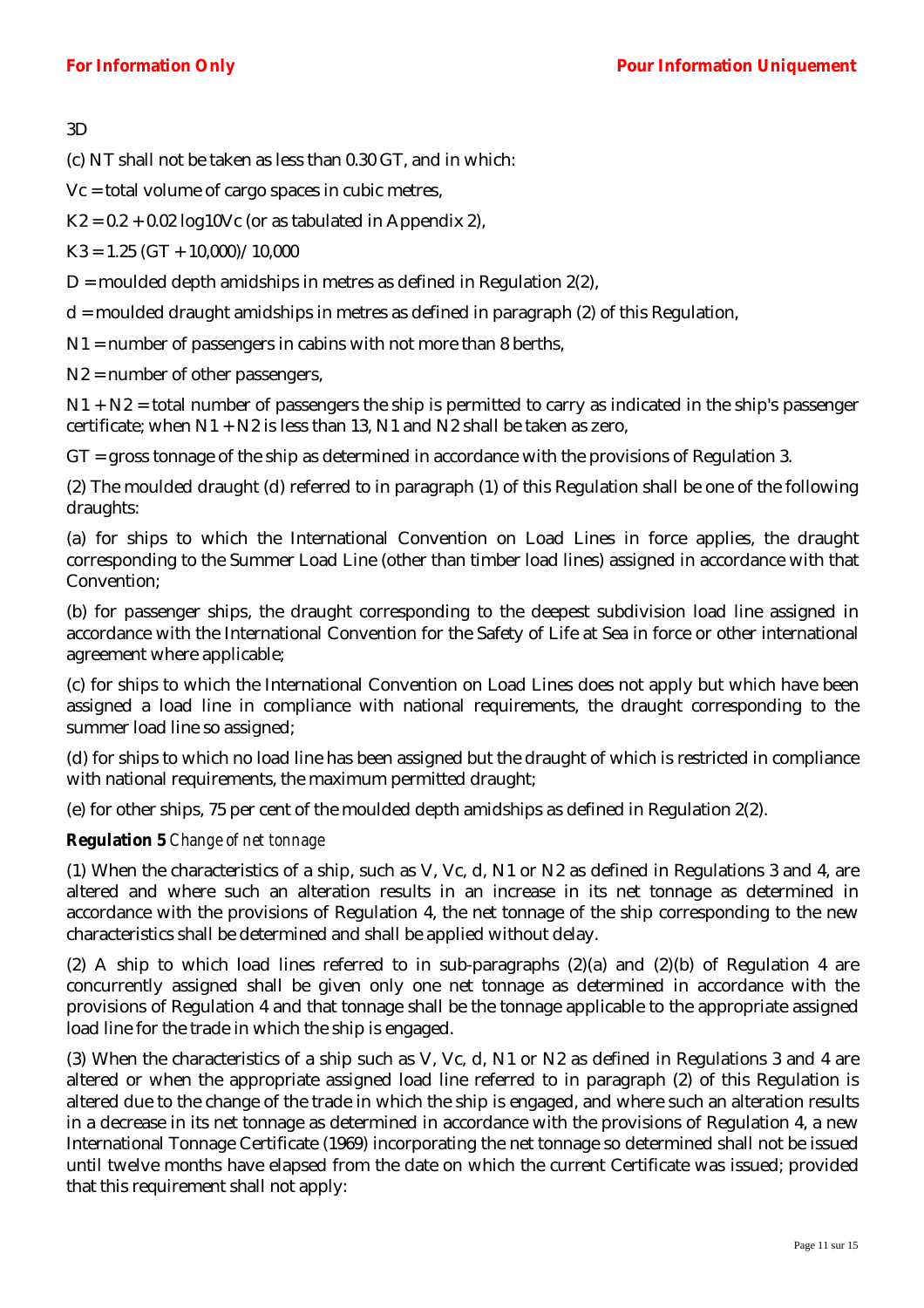(a) if the ship is transferred to the flag of another State, or

(b) if the ship undergoes alterations or modifications which are deemed by the Administration to be of a major character, such as the removal of a superstructure which requires an alteration of the assigned load line, or

(c) to passenger ships which are employed in the carriage of large numbers of unberthed passengers in special trades, such, for example, as the pilgrim trade.

## **Regulation 6** *Calculation of volumes*

(1) All volumes included in the calculation of gross and net tonnages shall be measured, irrespective of the fitting of insulation or the like, to the inner side of the shell or structural boundary plating in ships constructed of metal, and to the outer surface of the shell or to the inner side of structural boundary surfaces in ships constructed of any other material.

(2) Volumes of appendages shall be included in the total volume.

(3) Volumes of spaces open to the sea may be excluded from the total volume.

#### **Regulation 7** *Measurement and calculation*

(1) All measurement used in the calculation of volumes shall be taken to the nearest centimetre or onetwentieth of a foot.

(2) The volumes shall be calculated by generally accepted methods for the space concerned and with an accuracy acceptable to the Administration.

(3) The calculation shall be sufficiently detailed to permit easy checking.

## **APPENDIX 1**

## *FIGURES REFERRED TO IN REGULATION 2(5)*

In the following figures:

 $O =$  excluded space.

 $C =$  enclosed space.

 $I = space$  to be considered as an enclosed space.

Hatched in parts to be included as enclosed spaces.

 $B =$  breadth of the deck in way of the opening.

In ships with rounded gunwales the breadth is measured as indicated in figure 11.

[For figures 1-11, see original printed text.]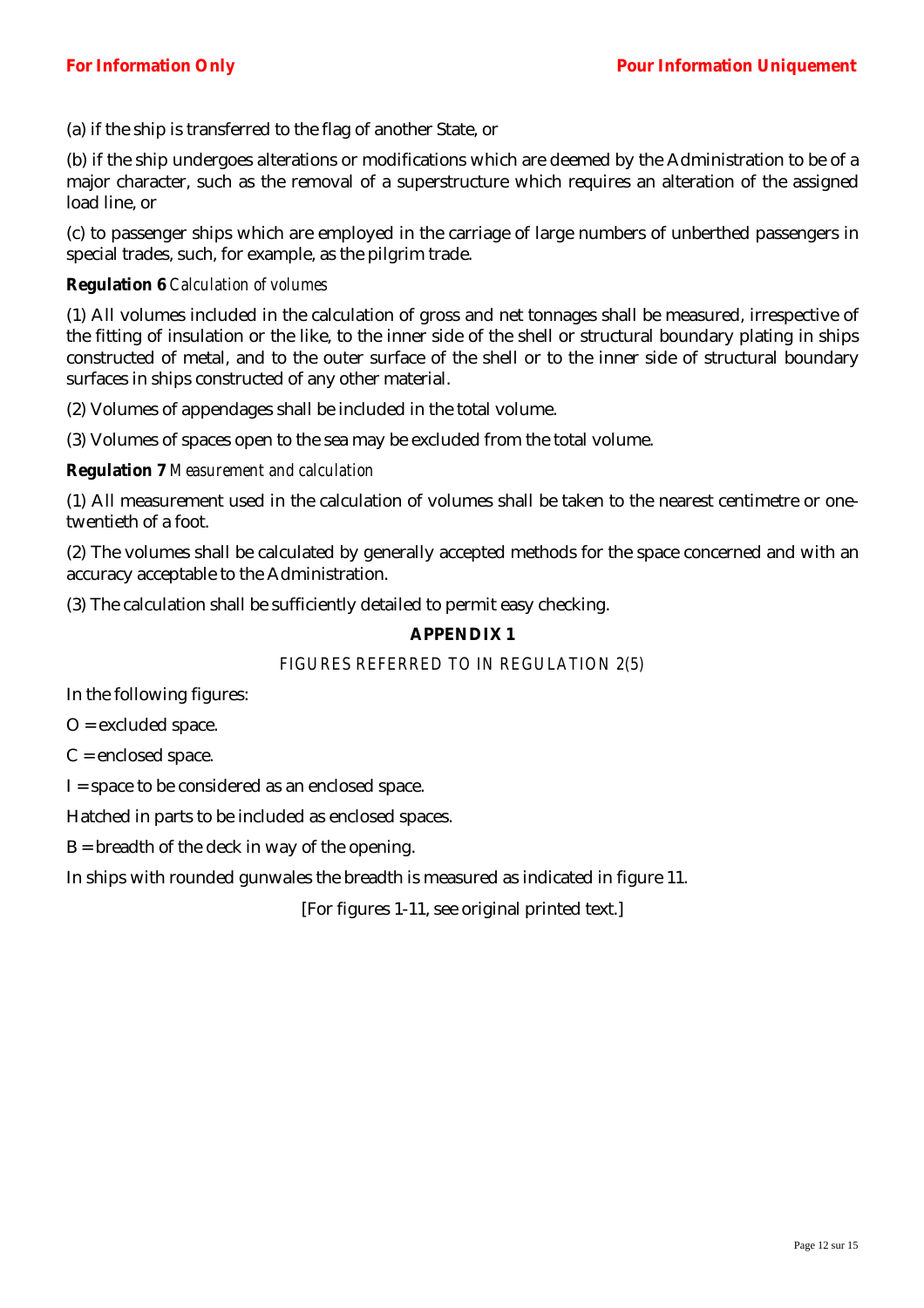## **APPENDIX 2**

# **COEFFICIENTS K1 and K2 REFERRED TO IN REGULATIONS 3 AND 4(1)**

#### $V$  or  $V_c$  = Volume in cubic metres

|        | V or $V_c$ K <sub>1</sub> or K <sub>2</sub> V or $V_c$ K <sub>1</sub> or K <sub>2</sub> V or $V_c$ K <sub>1</sub> or K <sub>2</sub> V or $V_c$ |                |        |                |           | $K_1$ or $K_2$ |
|--------|------------------------------------------------------------------------------------------------------------------------------------------------|----------------|--------|----------------|-----------|----------------|
| 10     | 0.2200                                                                                                                                         | 45,000         | 0.2931 | 330,000 0.3104 | 670,000   | 0.3165         |
| 20     | 0.2260                                                                                                                                         | 50,000         | 0.2940 | 340,000 0.3106 | 680,000   | 0.3166         |
| 30     | 0.2295                                                                                                                                         | 55,000         | 0.2948 | 350,000 0.3109 | 690,000   | 0.3168         |
| 40     | 0.2320                                                                                                                                         | 60,000         | 0.2956 | 360,000 0.3111 | 700,000   | 0.3169         |
| 50     | 0.2340                                                                                                                                         | 65,000         | 0.2963 | 370,000 0.3114 | 710,000   | 0.3170         |
| 60     | 0.2356                                                                                                                                         | 70,000         | 0.2969 | 380,000 0.3116 | 720,000   | 0.3171         |
| 70     | 0.2369                                                                                                                                         | 75,000         | 0.2975 | 390,000 0.3118 | 730,000   | 0.3173         |
| 80     | 0.2381                                                                                                                                         | 80,000         | 0.2981 | 400,000 0.3120 | 740,000   | 0.3174         |
| 90     | 0.2391                                                                                                                                         | 85,000         | 0.2986 | 410,000 0.3123 | 750,000   | 0.3175         |
| 100    | 0.2400                                                                                                                                         | 90,000         | 0.2991 | 420,000 0.3125 | 760,000   | 0.3176         |
| 200    | 0.2460                                                                                                                                         | 95,000         | 0.2996 | 430,000 0.3127 | 770,000   | 0.3177         |
| 300    | 0.2495                                                                                                                                         | 100,000        | 0.3000 | 440,000 0.3129 | 780,000   | 0.3178         |
| 400    | 0.2520                                                                                                                                         | 110,000 0.3008 |        | 450,000 0.3131 | 790,000   | 0.3180         |
| 500    | 0.2540                                                                                                                                         | 120,000 0.3016 |        | 460,000 0.3133 | 800,000   | 0.3181         |
| 600    | 0.2556                                                                                                                                         | 130,000 0.3023 |        | 470,000 0.3134 | 810,000   | 0.3182         |
| 700    | 0.2569                                                                                                                                         | 140,000 0.3029 |        | 480,000 0.3136 | 820,000   | 0.3183         |
| 800    | 0.2581                                                                                                                                         | 150,000 0.3035 |        | 490,000 0.3138 | 830,000   | 0.3184         |
| 900    | 0.2591                                                                                                                                         | 160,000 0.3041 |        | 500,000 0.3140 | 840,000   | 0.3185         |
| 1,000  | 0.2600                                                                                                                                         | 170,000 0.3046 |        | 510,000 0.3142 | 850,000   | 0.3186         |
| 2,000  | 0.2660                                                                                                                                         | 180,000 0.3051 |        | 520,000 0.3143 | 860,000   | 0.3187         |
| 3,000  | 0.2695                                                                                                                                         | 190,000 0.3056 |        | 530,000 0.3145 | 870,000   | 0.3188         |
| 4,000  | 0.2720                                                                                                                                         | 200,000 0.3060 |        | 540,000 0.3146 | 880,000   | 0.3189         |
| 5,000  | 0.2740                                                                                                                                         | 210,000 0.3064 |        | 550,000 0.3148 | 890,000   | 0.3190         |
| 6,000  | 0.2756                                                                                                                                         | 220,000 0.3068 |        | 560,000 0.3150 | 900,000   | 0.3191         |
| 7,000  | 0.2769                                                                                                                                         | 230,000 0.3072 |        | 570,000 0.3151 | 910,000   | 0.3192         |
| 8,000  | 0.2781                                                                                                                                         | 240,000 0.3076 |        | 580,000 0.3153 | 920,000   | 0.3193         |
| 9,000  | 0.2791                                                                                                                                         | 250,000 0.3080 |        | 590,000 0.3154 | 930,000   | 0.3194         |
| 10,000 | 0.2800                                                                                                                                         | 260,000 0.3083 |        | 600,000 0.3156 | 940,000   | 0.3195         |
| 15,000 | 0.2835                                                                                                                                         | 270,000 0.3086 |        | 610,000 0.3157 | 950,000   | 0.3196         |
| 20,000 | 0.2860                                                                                                                                         | 280,000 0.3089 |        | 620,000 0.3158 | 960,000   | 0.3196         |
| 25,000 | 0.2880                                                                                                                                         | 290,000 0.3092 |        | 630,000 0.3160 | 970,000   | 0.3197         |
| 30,000 | 0.2895                                                                                                                                         | 300,000 0.3095 |        | 640,000 0.3161 | 980,000   | 0.3198         |
| 35,000 | 0.2909                                                                                                                                         | 310,000 0.3098 |        | 650,000 0.3163 | 990,000   | 0.3199         |
| 40,000 | 0.2920                                                                                                                                         | 320,000 0.3101 |        | 660,000 0.3164 | 1,000,000 | 0.3200         |
|        |                                                                                                                                                |                |        |                |           |                |

Coefficients  $K_1$  or  $K_2$  at intermediate values of V or  $V_c$  shall be obtained by linear interpolation.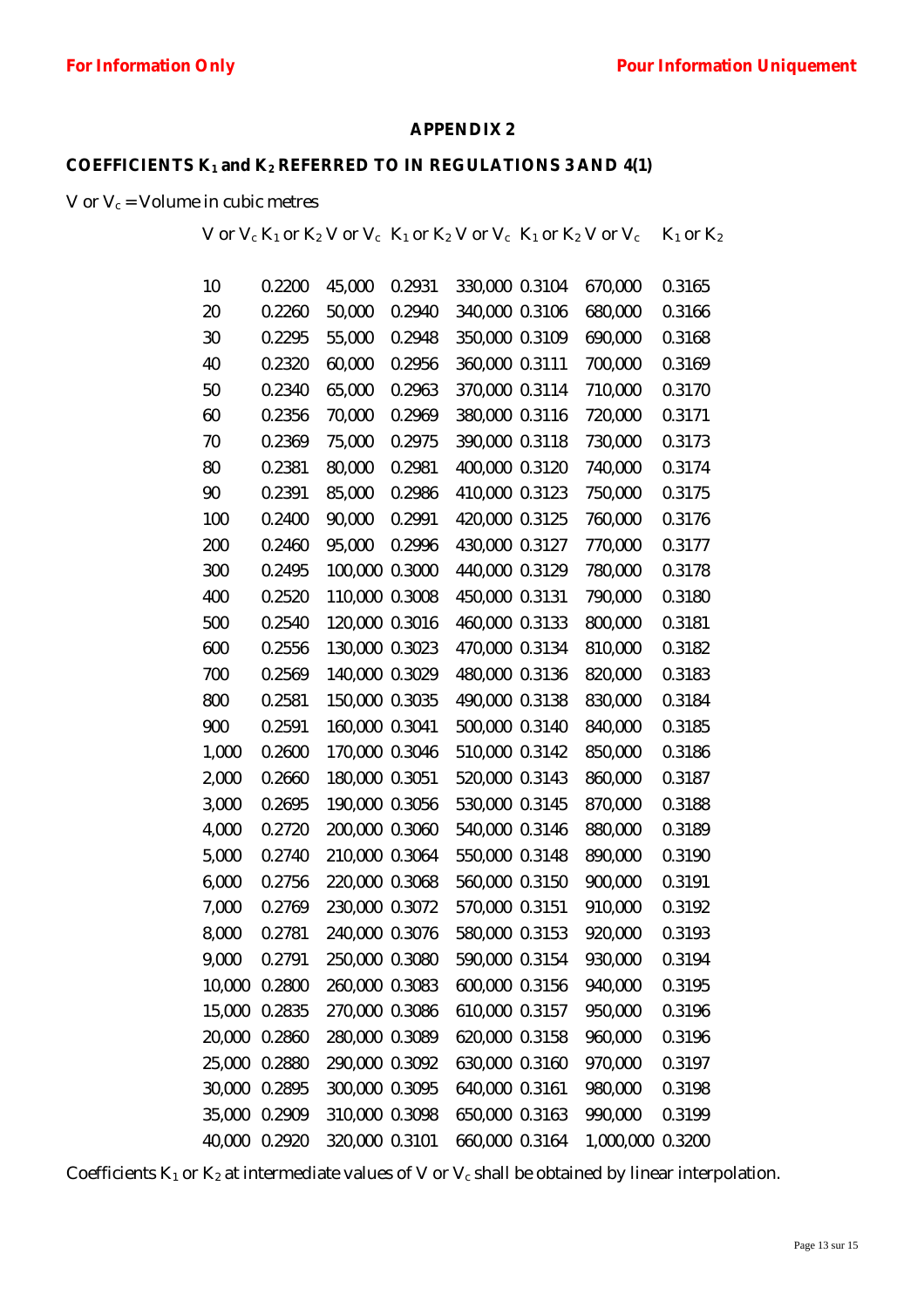# **ANNEX II**

#### *Certificate*

# **INTERNATIONAL TONNAGE CERTIFICATE (1969)**

(Official seal)

Issued under the provisions of the International Convention on Tonnage Measurement of Ships, 1969, under the authority of the Government of ..............................................

(full official designation of country)

for which the Convention came into force on .................................................19......

by ................................................................................................................

(full official designation of the competent person or organization recognized under the provisions of the International Convention on Tonnage Measurement of Ships, 1969.) Name of Ship Distinctive Number or Letters Port of Registry \*Date

\*Date on which the keel was laid or the ship was at a similar stage of construction (Article 2(6)), or date on which the ship underwent alterations or modifications of a major character (Article 3(2)(b)), as appropriate.

MAIN DIMENSIONS

Length (Article 2(8)) Breadth (Regulation 2(3)) Moulded Depth amidships to Upper Deck Regulation 2(2))

THE TONNAGES OF THE SHIP ARE:

GROSS TONNAGE .......................................................................................

NET TONNAGE ............................................................................................

This is to certify that the tonnages of this ship have been determined in accordance with the provisions of the International Convention on Tonnage Measurement of Ships, 1969.

Issued at ..................................................................................................19.......

(place of issue of certificate) (date of issue)

.................................................................................................................

(signature of official issuing the certificate)

and/or (seal of issuing authority)

If signed, the following paragraph is to be added:

The undersigned declares that he is duly authorized by the said Government to issue this certificate

(signature)